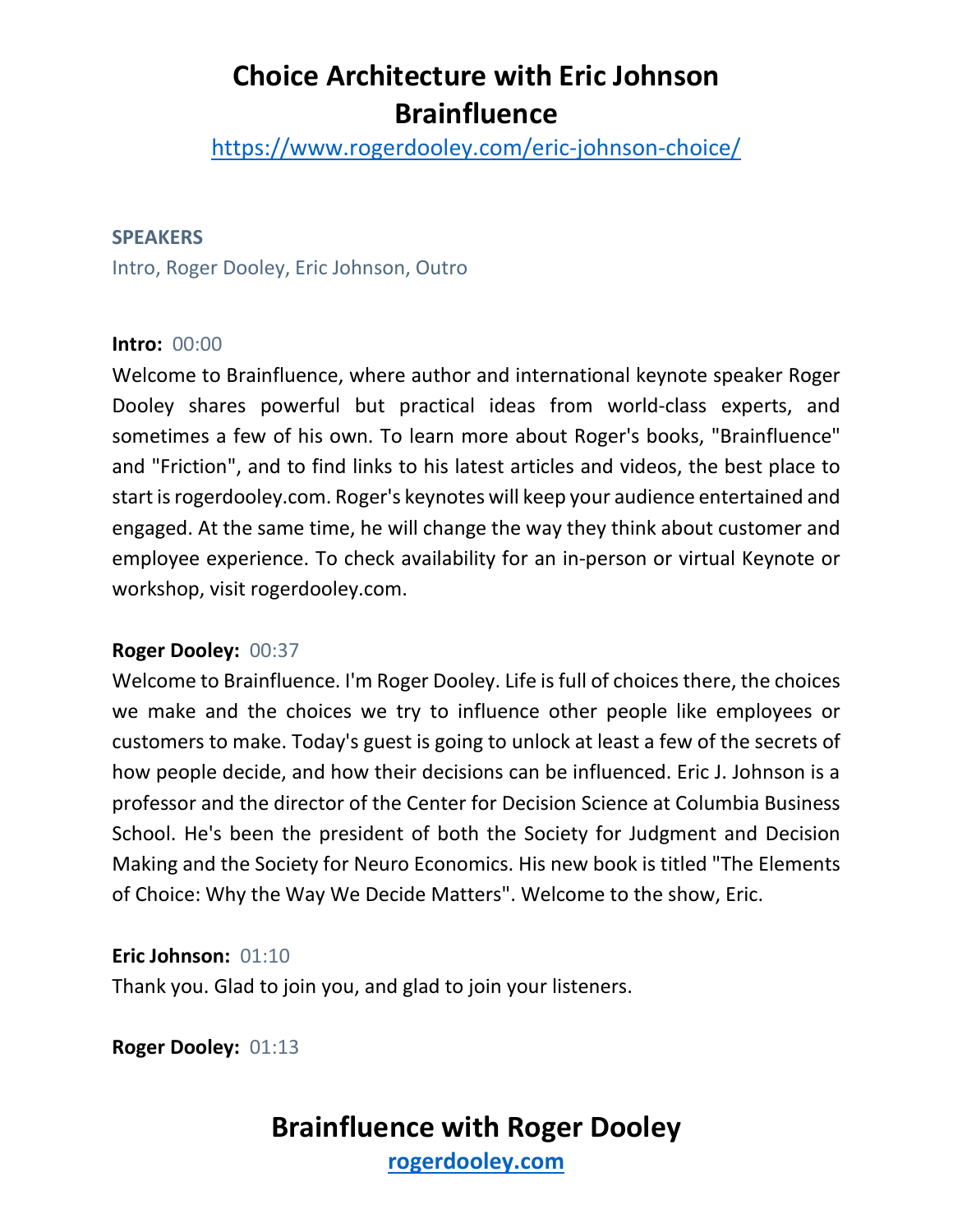### <https://www.rogerdooley.com/eric-johnson-choice/>

Eric, I think that probably many of our audience members are familiar with the concept of choice architecture, but can you briefly define that topic?

#### **Eric Johnson:** 01:22

Absolutely. Whenever we make a choice, we have a hidden partner. And we don't realize it, but somebody has made a group of decisions that could influence us. So, for example, if you're picking a retirement plan on a website, somebody's decided lots of things about how to present that to you. They've decided how many options to present to you, what attributes to describe, and how to describe these attributes. So, I give you annual returns, 10-year returns: how do I describe that? And that person, we could call it choice architect, but I'm going to call a designer to make things a little bit simpler. That designer has actually influenced you whether you know it or not.

#### **Roger Dooley:** 01:56

Right. And of course, sometimes those designers are intentional about their choices, and other times they just happen. Somebody hands the form to an intern and says, "Here, people have to fill up this form. Can you just clean it up a little bit and publish it on the website?"

#### **Eric Johnson:** 02:13

You're absolutely right. A lot of designers are doing things haphazardly, and they don't think what they're going to do is going to make a difference. So, one of the lessons research teaches us is that choice architects or designers don't realize the power they have, it's almost as if they have a secret power they don't know about. The second thing that's important about choice architecture is we're all designers, we all present choices to other people. So, we think about website ... We're also presenting to our spouses where do we want to go to dinner tonight? To our kids,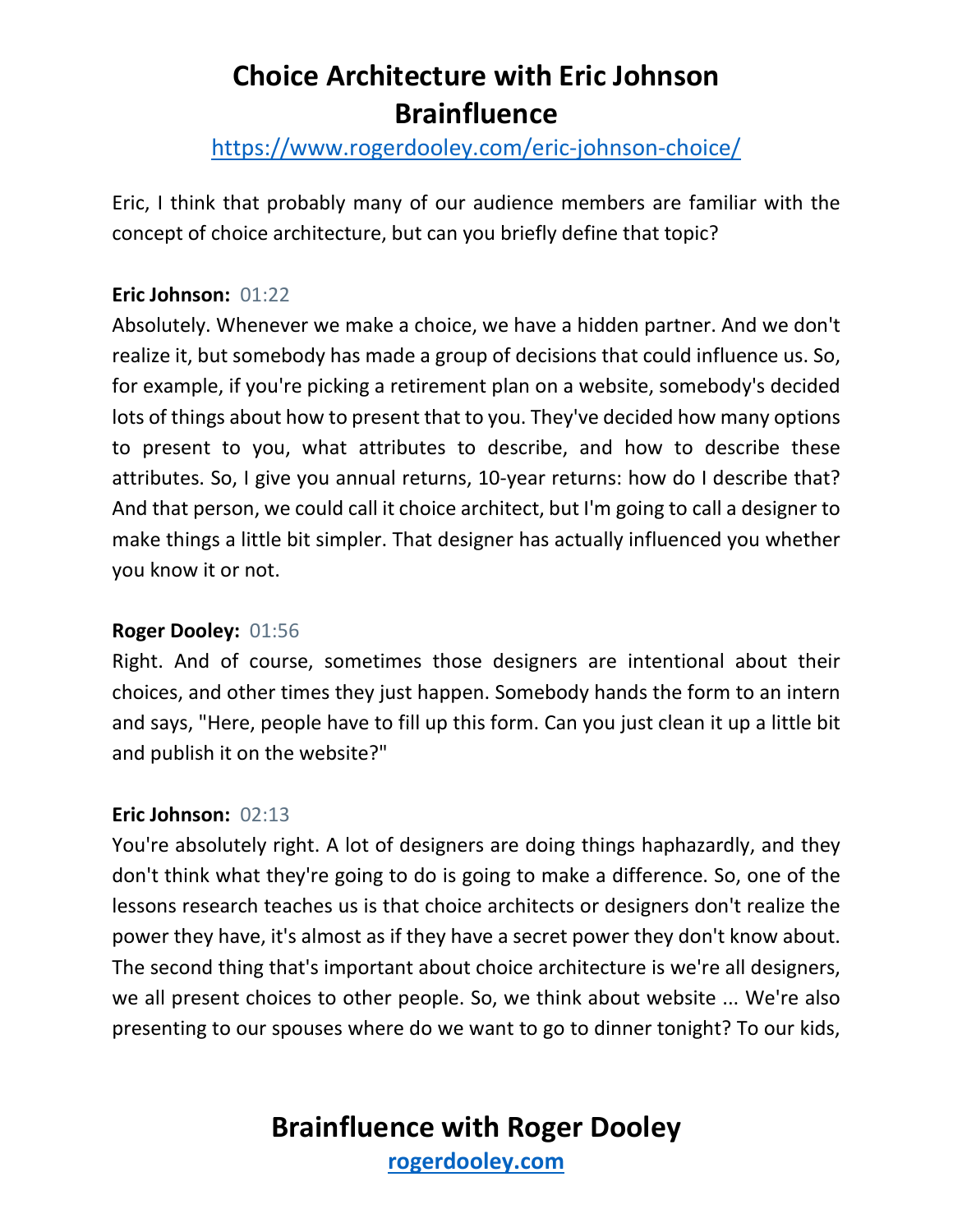### <https://www.rogerdooley.com/eric-johnson-choice/>

what clothes do you want to wear to school today? We are actually designers probably almost as often as we're choosing for people are making choices.

#### **Roger Dooley:** 02:50

That's a great point, Eric, because most of us unless we happen to be a graphic designer, would not undertake to design, say, a poster for theater production or something. You may say, "well, no, we need somebody who knows a little bit about how to do that," but we wouldn't give a second thought to designing a form, for example, even something that's really high stakes for us like a retirement plan enrollment form, or some other type of thing like that. We just say, "Well, people are going to decide on a rational basis and the presentation doesn't count." But you already spent pretty much the whole book showing that the presentation does count. I wanted to read the opening sentence here from your book, which I've got an advanced copy here. And it's a fascinating book. The opening sentence is "It's an illusion really, that we alone determine what we choose." And I think that's the point you're making. People think that when they make decisions, they are simply processing the information, much like a computer might, and making a decision. And of course, we know that's not true. But the presentation really counts. So, explain the concept of plausible paths. So, that's something that I think probably is less familiar to our audience members, and that's a theme that recurs throughout the book.

#### **Eric Johnson:** 04:02

So, it's actually an important thing trying to think about how you put years of research into things that people can find useful and have some principles to explain it. One of the obvious things is we don't look at all the information. When you're in a supermarket, you go down the aisle, only look at some things, you're obviously not looking at every option. If you're on a website, you're going to look at some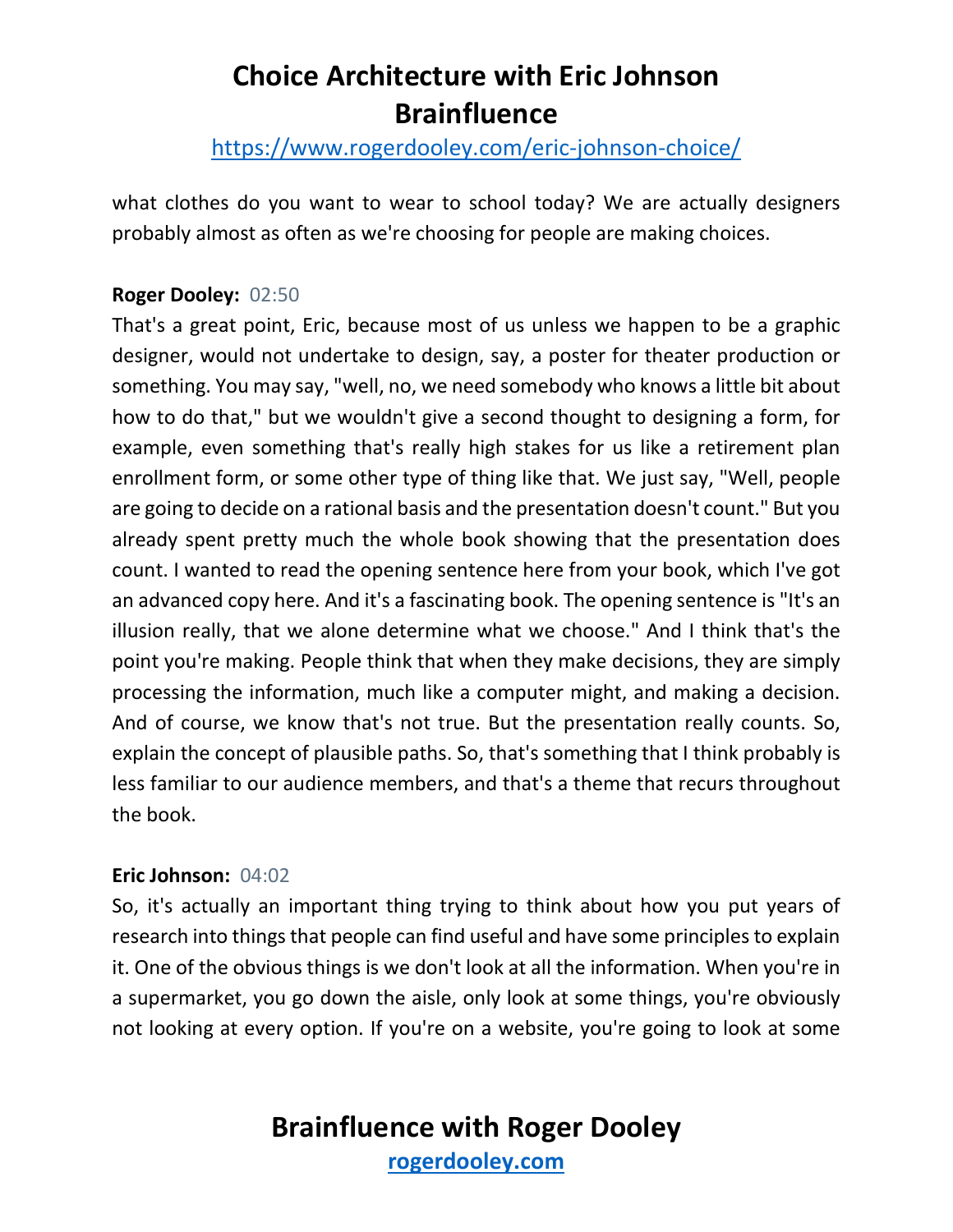### <https://www.rogerdooley.com/eric-johnson-choice/>

small part. The small part you look at is what's called a plausible path. So, we could spend all day making decisions, we typically pick a subset of that information. And so, let me give one example which I like, which is dating services, online dating, which is actually a choice architecture. We don't like to think about our choices potential future spouse as being a function of some designer's decisions, but let me give you one example. I give you a dating service ... When they started out, Coffee Meets Bagel wanted to essentially be different than the rest of the dating sites. They showed you one potential date a day. Compare that to let's say something like Tinder where your thumb essentially determines how many options you're going to see. Now, are you going to choose to look at the same information in those two cases? Well, we know that as soon as you see lots of options, the first thing you do is you screen, you take in everything that's easy to comprehend and just eliminate people who don't meet that. And so, there's even a phrase that I love which is called "Tinder thumb", which is basically getting tired looking at somebody's potential dates. And what starts out feeling like a game, (This is from the Urban Dictionary) it's a feeling like a dismal experience. Now, in Coffee Meets Bagel, you can look at that person, and you go beyond appearance, you look at your other hobbies or interests, other things. So, you could end up looking very differently. The plausible paths are very different in the two cases. In one case, you're putting a lot of weight on appearance, and the other case, you might be looking at other characteristics of the person. So plausible paths often determine how we choose.

#### **Roger Dooley:** 05:54

When you say plausible path, I guess you've used it in a variety of ways, even layout in a physical space, for example. What makes a path plausible?

**Eric Johnson:** 06:05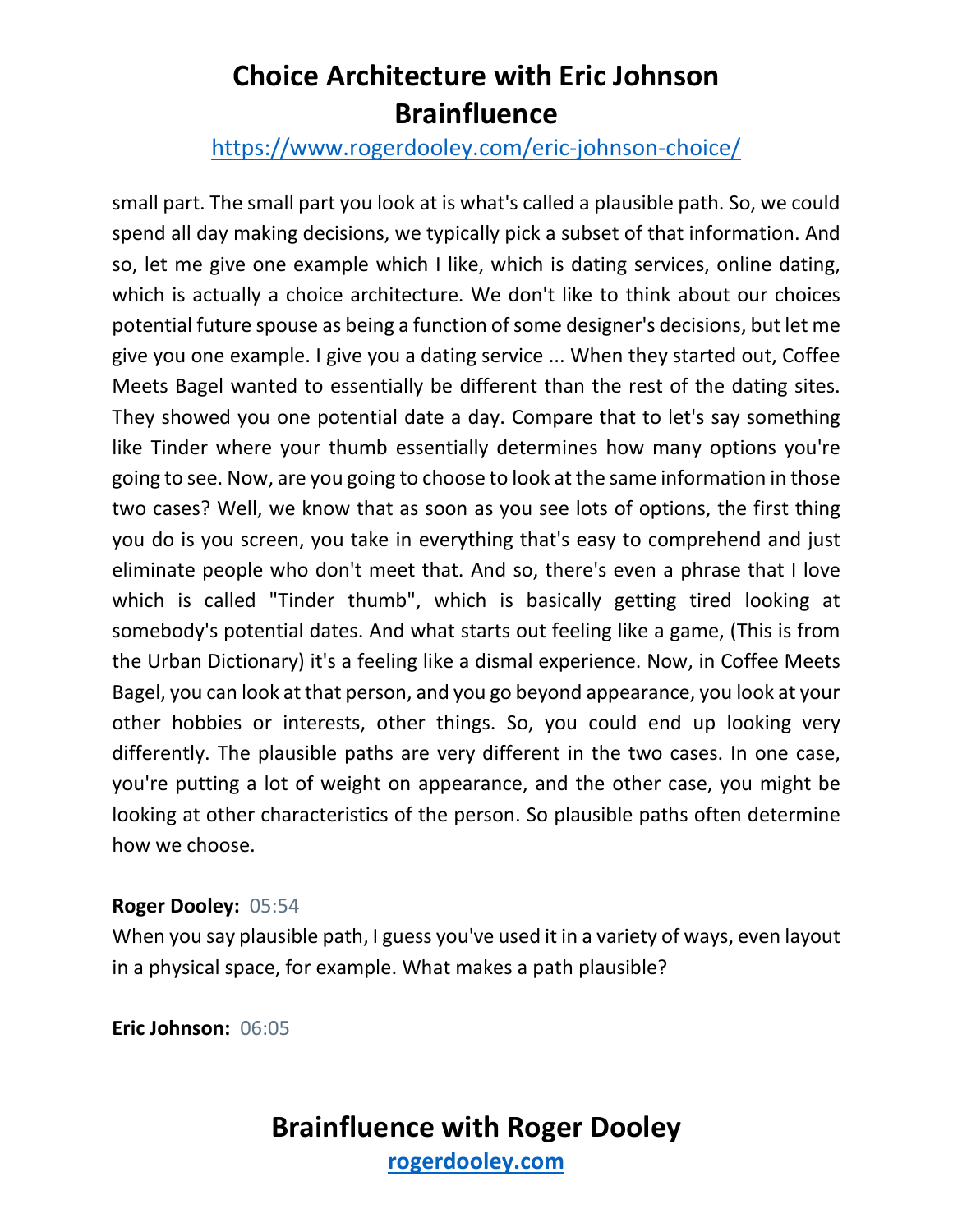### <https://www.rogerdooley.com/eric-johnson-choice/>

I think people are really influenced particularly at the beginning of a decision of what feels to be easy. So, the reason pictures appeal, perhaps on Tinder, is because it's very easy to make a judgment about who is attractive and who's not attractive. There's another great piece of research that shows that men look at age to screen, and it turns out they don't **[unintelligible 00:06:26]** people who are even a year older than they are. Women, it's not that they're immune from screening. There's a group of women in this research, which is great. They look for people who are at least four inches taller than they are so they can wear heels. So, it's an easy way to make at least an initial broad **[unintelligible 00:06:41]** choice. So, this ease notion ... and you can change ease lots of different ways and have nothing to do with quality. You can actually use ugly fonts and that makes that information harder to read. You can actually use fancy language, which makes it hard to read, even small type. So, lots of things that have nothing to do with the quality of the options per se can determine which plausible path you use. And so, that disconnect is one of the reasons choice architecture works.

#### **Roger Dooley:** 07:07

Okay. So, in that case, choosing the less fluent font or more cognitively difficult to process font would dissuade people from choosing that option versus another option. The other option would seem more plausible.

#### **Eric Johnson:** 07:20

Right. And also, if you think about an attribute, think about presenting interest rates, you can present them to 7.9356, that's not very easy to read. If you present it as 7.9, people might it easier to look at that characteristic, otherwise, they'll just ignore it, or at least tend to not look at it.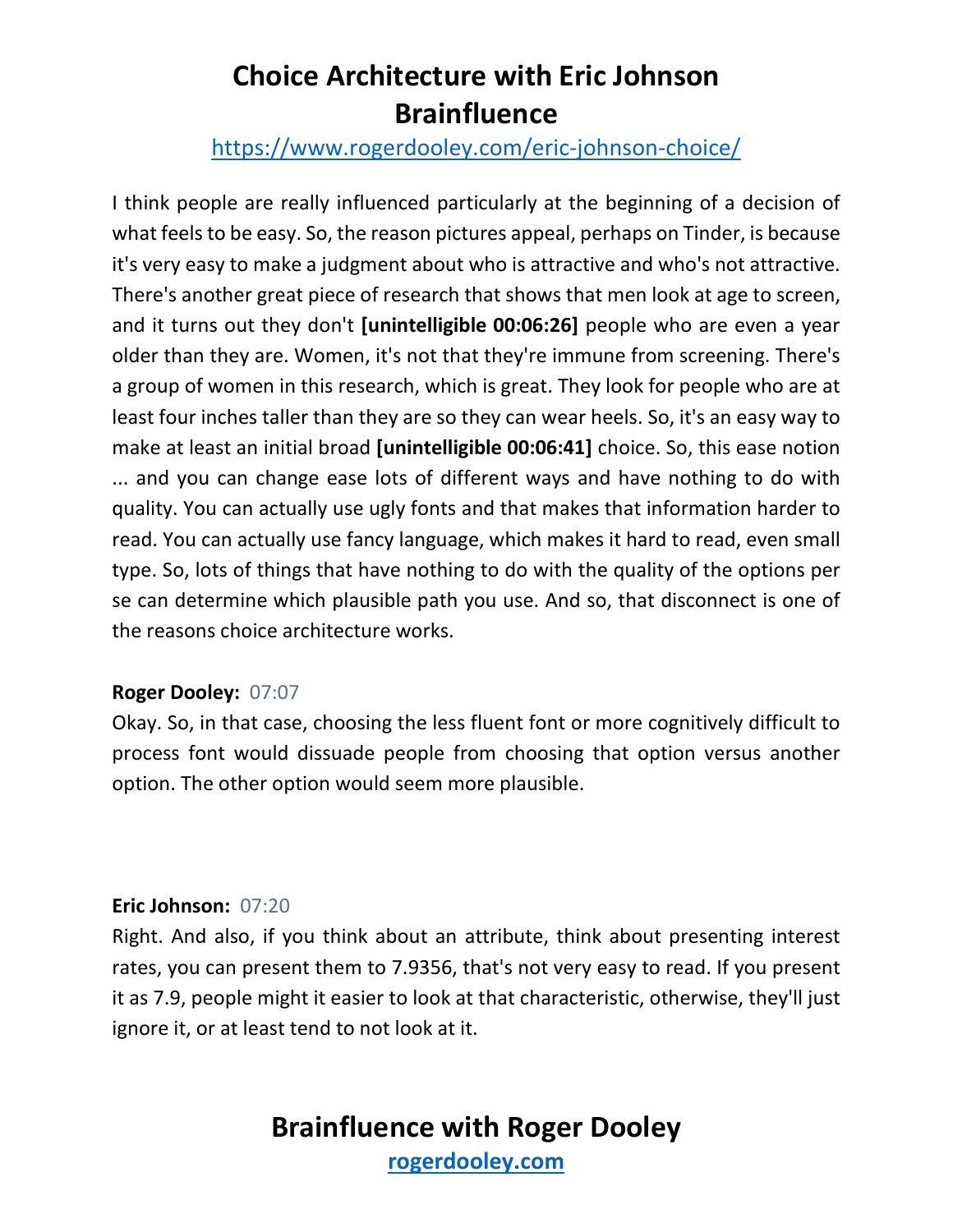<https://www.rogerdooley.com/eric-johnson-choice/>

#### **Roger Dooley:** 07:39

One area that has been a fascination of mine over the years is the whole college admissions process, college search process. And the US situation, what we have here in the United States is unique compared to many other countries because here in this country, we have probably 3000 plus institutions of higher education, and theoretically, a student could go to any one of them. Now, many are not necessarily attractive to all students, and majority of students, they're intended mainly for people immediately in their area, or for a very specialized topic or something. Some are very hard to get into. But still, the choice is overwhelming. And trying to simplify that process ... you're trying to say, okay, what is a way of even finding that plausible path? Because it's overwhelming to the typical traditional student, the high school, late junior, early senior, who is doing that equivalent of flipping through Tinder, flipping through college websites, or descriptions or different sites that may present capsule views of schools, trying to figure out what looks best and why. And there are so many criteria to choose from. Do you have any thoughts on that process?

#### **Eric Johnson:** 08:53

Sure. So, obviously, with so many options, people often screen. So, they'll screen by things that seem ultimately nonsensical, like, how good is the school in a sport that I don't play that maybe I will go to one game. But it turns out, by the way, at some schools enrollments go up enormously when they appear in a football bowl game, for example. So, that brings us to the second concept that's really important, which is the role of memory, what I call simple preferences. So, if you think about why does that work? Well, it works partly because I've heard the famous Flutie effect, when Doug Flutie many years ago did very well. It was Boston College, wasn't it?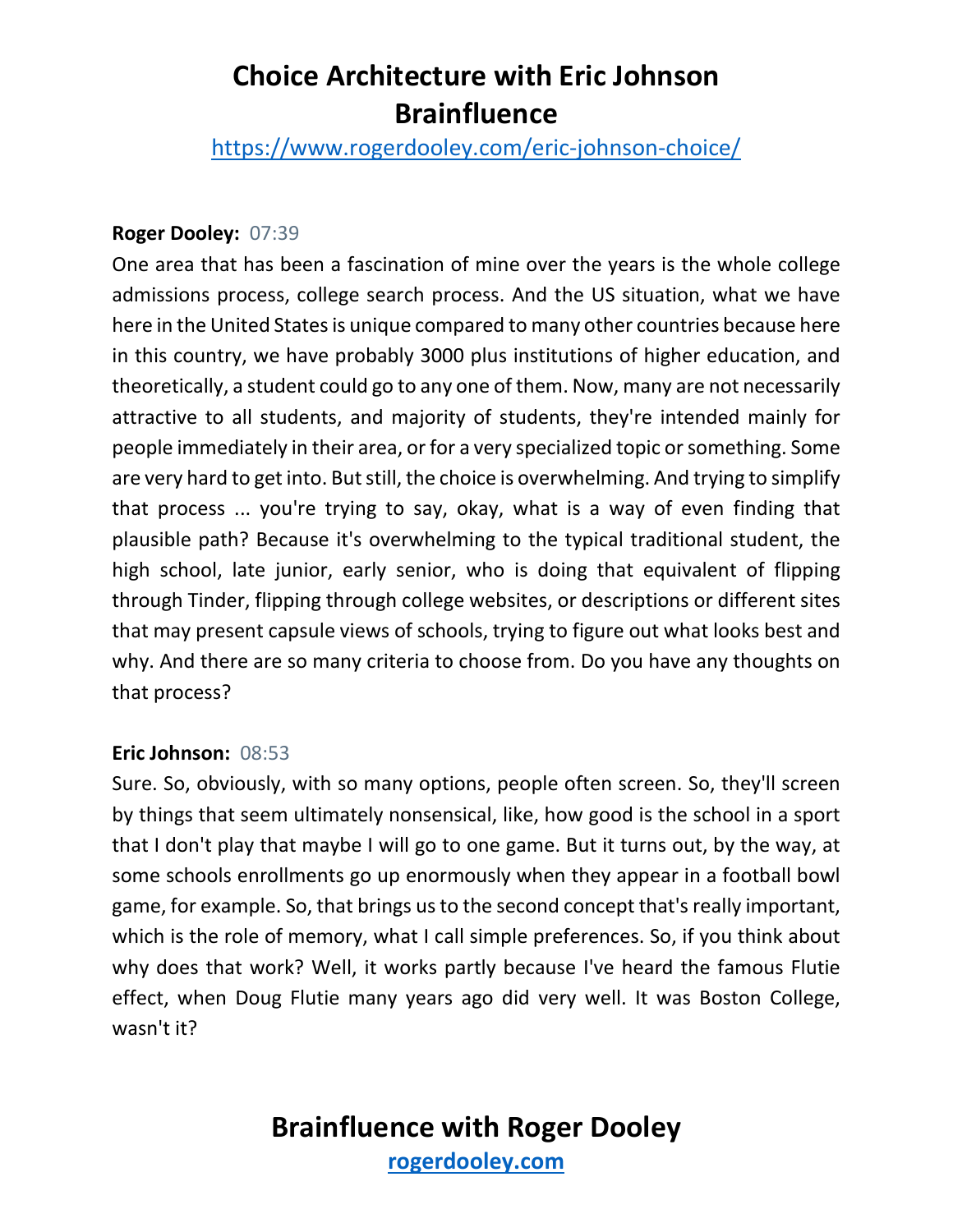<https://www.rogerdooley.com/eric-johnson-choice/>

#### **Roger Dooley:** 09:31

Yes, Boston College.

#### **Eric Johnson:** 09:34

Admissions went way up because everyone always hadn't heard of a school they hadn't heard of called Boston College. So, it became very assessable in memory. And then when they sat down and said, gee, what college am I going to look at even before I go to the website ... back then the big paper books. That's something that will come up very quickly. And it's a good example of a choice where you are overwhelmed by the number of options so you simplify by taking a plausible path, one of which is what schools can I remember? Those would be schools your parents went to, the schools that the neighbor's kid went to. It's not necessarily the most important criteria for deciding where you're going to get the best education.

#### **Roger Dooley:** 10:10

I know. And years ago, I co-founded a business called College Confidential, and along the way, ultimately, we were acquired by a much bigger company. And we developed a college search tool or college matching tool that took into account student preferences, everything from the size of the school, location, and so on. But we didn't make it a sieve type process **[unintelligible 00:10:34]** typically at that point, at least, the traditional college search program said, I will go to school in these states. And if you picked a state, you saw schools in that state, if you didn't pick that state, you didn't see anything from that state. So, instead, we had a strength of preference, but also introduced some fuzzy matching. Like if we found a really good match that did not meet one of the criteria, or two of the criteria, we still showed the student that school. And that was our solution, but even then it fell short because you're so influenced by these choices that were set up initially. If a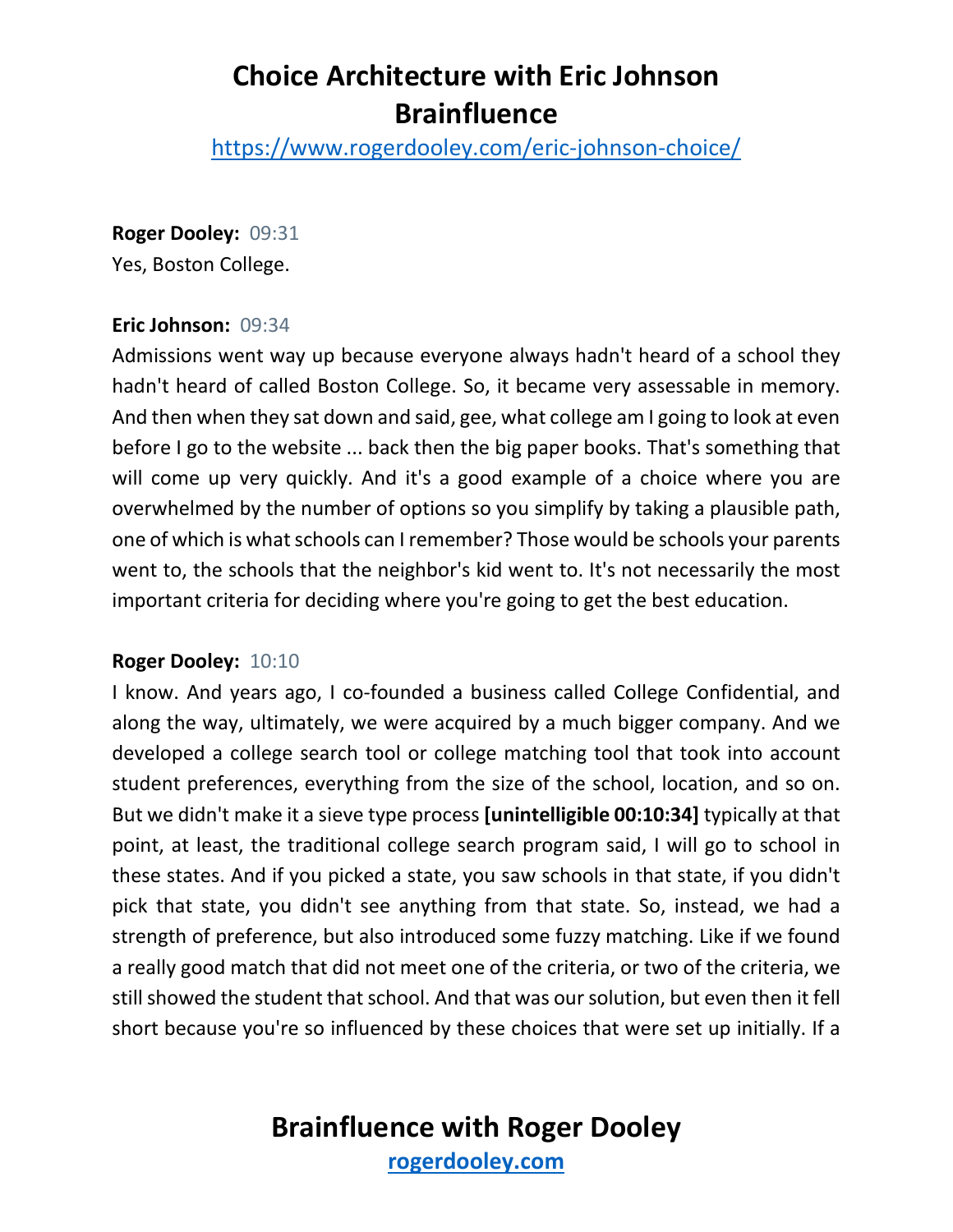### <https://www.rogerdooley.com/eric-johnson-choice/>

student says, "I really want to go to a big school," do they know that for sure? Do they know that they wouldn't do fantastically well at a small liberal arts college someplace even though they're looking at Big State schools? And that's the real dilemma there. And there probably is no easy answer, but I guess the good part is there is research that shows that students tend to like where they end up despite all the agony that they go through in the selection process, and then potential getting rejected by their dream school. But when the students are surveyed after their first year, the vast majority are really pretty happy with where they're at.

#### **Eric Johnson:** 11:42

What we don't know is how well they would have done if they had made a different choice. As I kiddingly say, we never run the control Eric or the control, Roger. We don't know what would have happened if we'd taken that other option, so it's hard to tell. Let me reinforce that point by talking about New York City schools because New York City students going to high school have a lot of choices. In fact, 769, when I last looked. And that's a lot of choices for a 14-year-old and parents to make. And so, it's another case where people probably don't do very well. It turns out people who have educated parents do better. But there's a story that I love, which is this very young Jamaican kid who is his class's valedictorian, said, "I want to go to a good school. And for me, a good school is one that has a high percentage of people that graduate." There's a sad fact about New York schools, that there are some high schools that don't even graduate half of the kids that go to that school. I just find that amazing. And the idea was he just said, I'm going to apply to the schools **[unintelligible 00:12:42]** graduate. And it turns out, of course, 95, 99, 98% of the kids. And unfortunately, he did not get in because those also turned out to be the most competitive schools. Although he was quite good, he was not super top of 1/10th of 1% good, and so he ended up not matching with any of the schools. Literally, he ended up making a choice from the leftovers. And like you say, he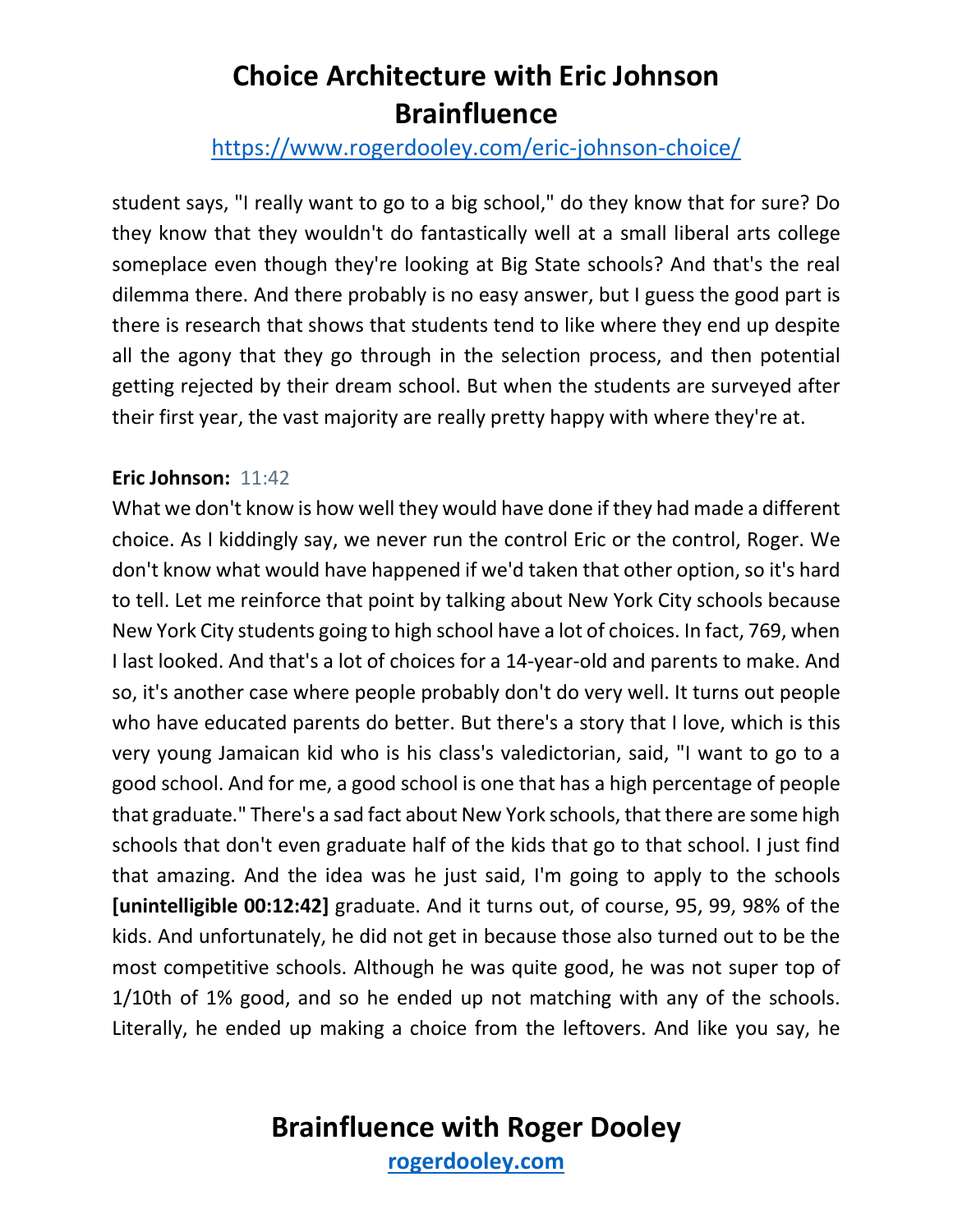### <https://www.rogerdooley.com/eric-johnson-choice/>

ended up being very happy there and did well, but it's a very different experience going to, in this case, a good advanced tech school than it would have been if he'd gotten to a college prep school. He would have turned out to be a different person. Again, he chose a plausible path, understandably, saying "I just want one attribute, maximizing it, which is who graduates kids?" And now, he has another attribute he should have cared a lot more about, which is, "And what's my probability of getting in?" That's a hard thing to think about. That's much more complicated than **[unintelligible 00:13:35]**. It's not in the book so the attribute he cared about was impossible to figure out easily.

#### **Roger Dooley:** 13:41

It sounds like maybe the strategy for New York City kids is to use the same strategy you're re supposed to use for colleges, which is applied to schools that you have a pretty good shot at getting into, you're not certain, your ballpark schools, maybe have a reach in there, apply that elite school, and then also have a safety that you think is going to be a good backup, rather than just every year despite that advice being given by every college counselor on the planet, every knowledgeable parent on the planet. We always ended up seeing kids who got rejected from every school they applied to you because their counselor said, "Oh, you'll get into everywhere you apply. Don't you don't worry about it. You've got great grades." Not realizing the meat grinder of elite college admissions. Eric, another topic that I think is probably near and dear to our hearts in the US these days is voting. There's been a lot of controversy about voting methods and such. And we've had contested elections. Talk a little bit about some of the choice architecture involved in the voting process.

#### **Eric Johnson:** 14:38

There are some amazing stories. And perhaps when you think about choice architecture, some people who **[unintelligible 00:14:43]** been around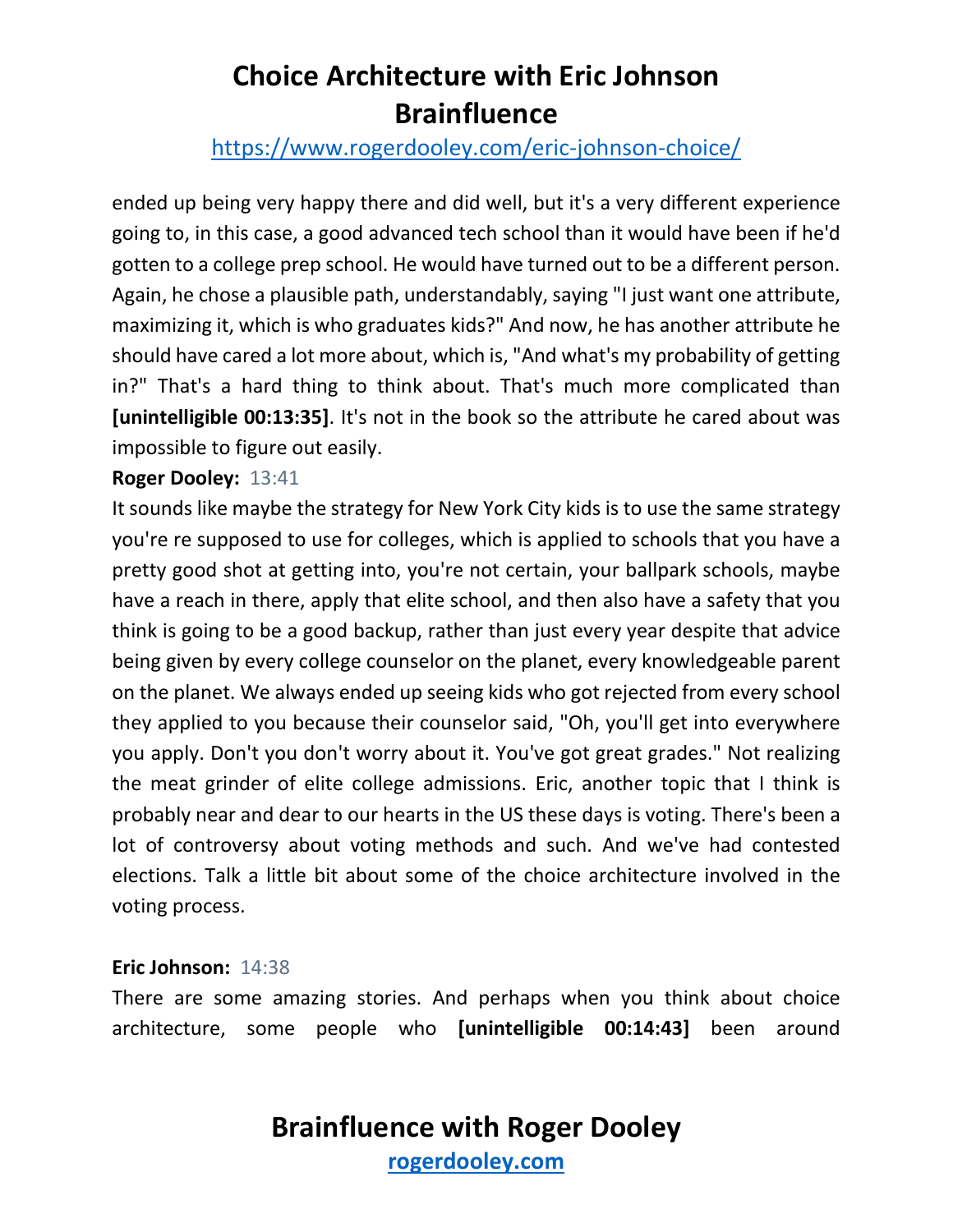### <https://www.rogerdooley.com/eric-johnson-choice/>

**[unintelligible 00:14:44]** think about 2000 when George Bush beat Al Gore in Florida by ... I think it was 690 votes. And that was one of the more consequential elections in the US. And everyone was concerned at the time with hanging chads, and you may recall that people were trying to figure out what was this person's intent. It turns out, there's another thing that happens, which is, the person who's first on the ballot typically gets a one to 2% increase. Now, knowing that, that by the way, is about as much as you get if you have a good turnout in the vote operation. If you call everyone who's your potential voter and offer to drive them to the poll, you'll get 1%. So, being first on the ballot, not only in Florida, but in general, is important. There are a few states where you actually randomize the order. Ohio, for example, each precinct puts a different candidate first. So, you can actually estimate how important that is. And that's where that one to 2% number comes from. It turns out that the governor of Florida, no matter what their party is, decides who's going to be on the ballot. And of course, if it's a Republican, it's always the Republican candidate. In this case, George Bush's brother, Jeb, was the governor, and so he appeared on everything. You can care about hanging chads, it's a small effect. But if you'd randomized the ballot, you might have had a very different outcome.

#### **Roger Dooley:** 15:58

And of course, like most things in the election process, it's not unique to one party, they both try and exploit these advantages. But these days, we do have the technology to randomize.

#### **Eric Johnson:** 16:08

Absolutely. I'll give you an example where it's even worse to be a full fairness critic. In Delaware, by law, it's always the Democrat. So, if I'm a Republican, I would be pretty upset by that rule.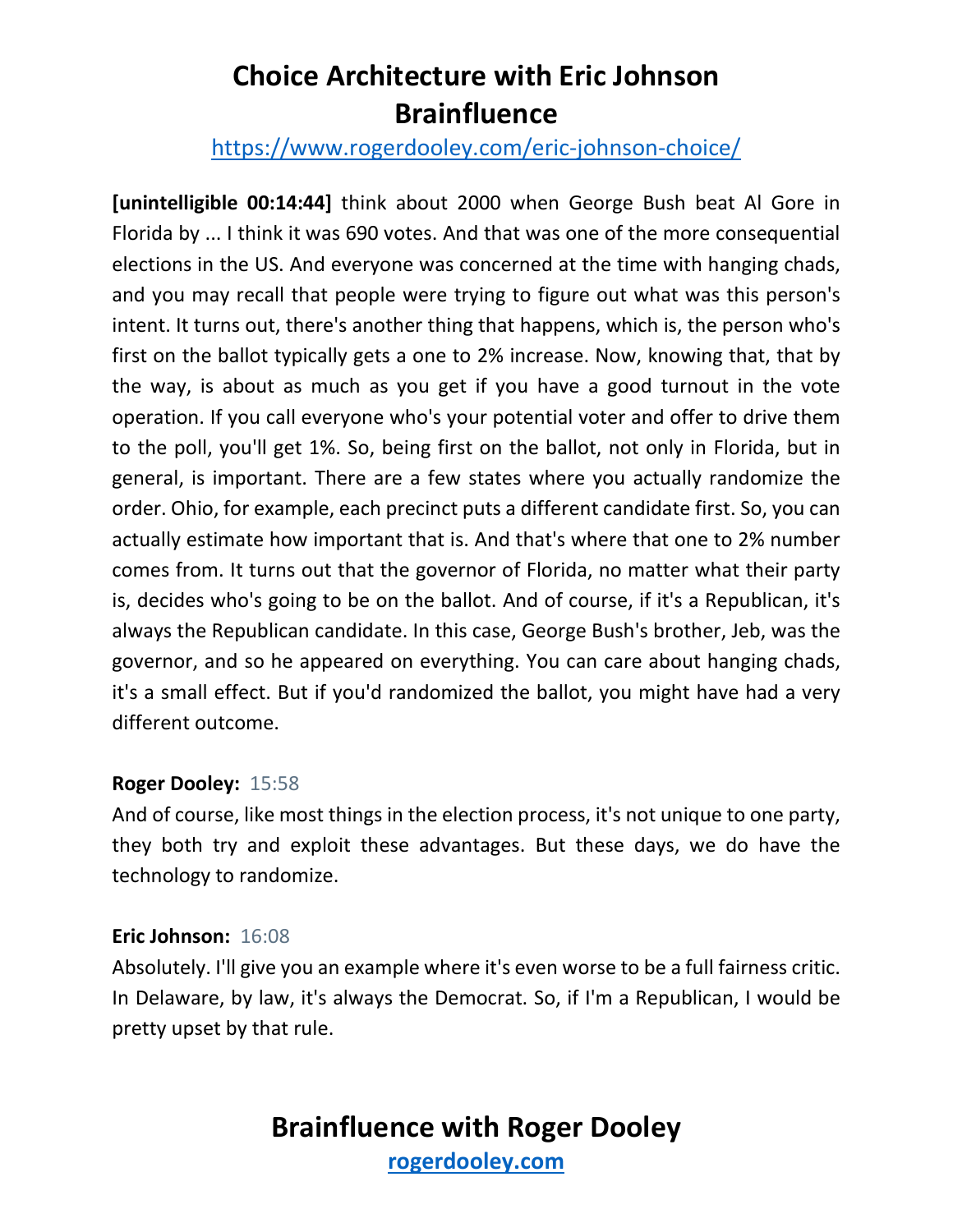<https://www.rogerdooley.com/eric-johnson-choice/>

#### **Roger Dooley:** 16:20

That's strange, but I'm sure there's some interesting history behind that. But today, with digital technology, and electronic voting in many places, it's shouldn't be a big deal to randomize even individual ballots, not even at the ... some kind of geographic divide. But it's also political because people are unwilling to give up any advantage, even if they're not sure they're going to have that advantage, even if that advantage is going to go to the other party in a year or two. There's always this feeling that, well, we can't give that potential up. Maybe someday, but I think in the meantime, we'll have this effort to influence the choice architecture by whoever was in power at that particular moment.

#### **Eric Johnson:** 17:03

Absolutely. I'm an optimist, so I talk mostly about designers are trying to help people make better decisions. But of course, that's not the world we live in, and there are lots of examples of people using choice architecture in their own best interests, sometimes at the cost of the chooser.

#### **Roger Dooley:** 17:18

Well, I think if we look at businesses that are savvy about this, we see some positive things. Like typically, you are opted into people's mailing lists. Actually, I think a lot of times you're opted in without even getting a choice from what I can tell. I'm sure I never signed up for a lot of those businesses that are emailing me. I placed one order with them and they decide that I immediately need an email every day to tell me about things I don't care about. But in general, even those businesses that do offer the choice, use that opt-in strategy. If I can make a good point that the default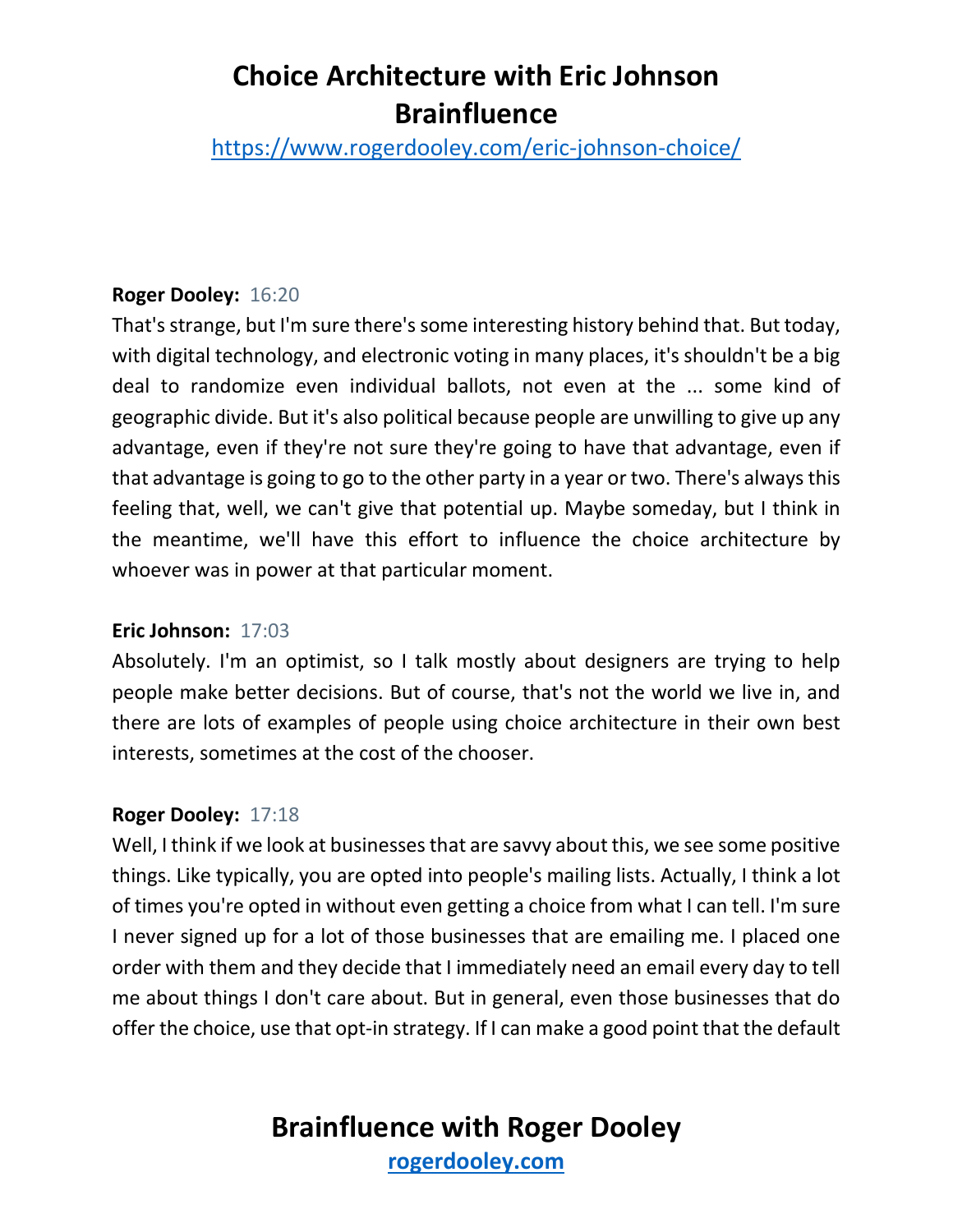### <https://www.rogerdooley.com/eric-johnson-choice/>

strategy basically never fails, right? There are very few situations where if you can make one choice, the default choice, where that will be a disadvantage **[unintelligible 00:17:58]** whatever that choice is.

#### **Eric Johnson:** 17:59

So, it's a very good point. So, a firm that I work with sometimes says in terms of sizes of effects, what really works, there are defaults, and there's everything else. And I think that's a bit of an exaggeration, but defaults tend to be pretty reliable. In this day and age where people are questioning what research results replicate, defaults actually are pretty good that way. We did a paper where we looked at every possible default setting we could find, including asking the people whose default studies failed, and we found that there was a very strong effect. Now, my most famous piece of research looked at organ donation, people's willingness to declare themselves a donor, and that had like a 40% difference. And so, lots of people say, "Oh, all I have to do is change the one line of HTML, and I'm going to make something the default and get that same boost." Well, life, nor is behavioral science, quite that simple, and there are lots of factors that determine that. The nice thing is on average, we found that there was somewhere between a 28 and 30% increase in share of the default option. Now, it varied a lot. In some studies, it was up to 90%, in others it was not different from zero, but it never **[unintelligible 00:19:07]** to your point. And so, defaults are one of those things where (a) they're pretty robust, but (b) it helps a lot to know what causes the default effect, not just know defaults matter.

#### **Roger Dooley:** 19:19

Well, when you say what causes the default effect, other than just inertia, is there another explanation?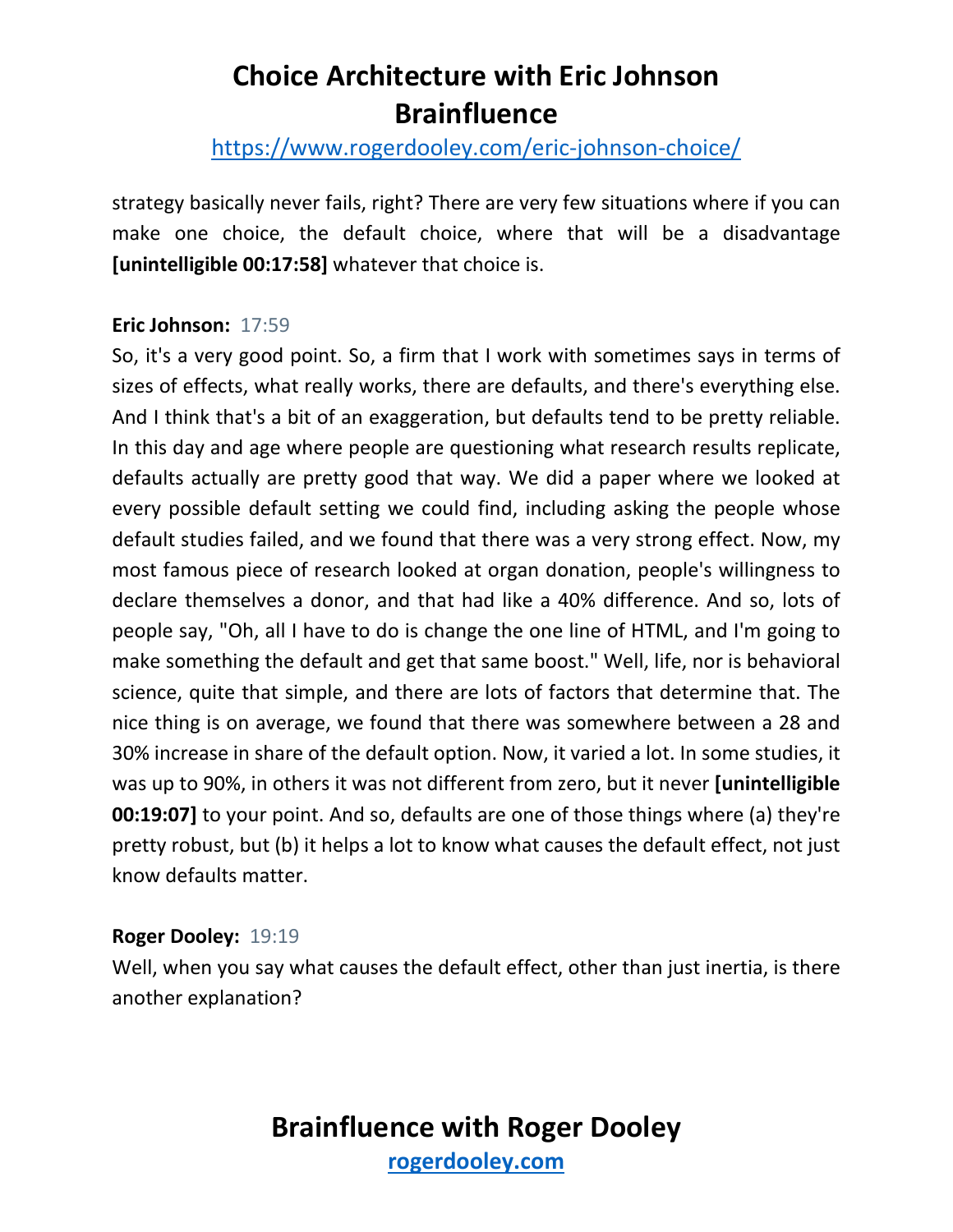<https://www.rogerdooley.com/eric-johnson-choice/>

#### **Eric Johnson:** 19:26

I talked about three E's; your inertia is what I call ease. It's just easy not to do anything, I get the default. And there are studies that do that and they get effects. There's a second thing, which is endorsement, which is actually is the person who's making the default somebody I trust, and do they think this is in my best interest? So, I imagine you would find very different results if it's a trusted source and an untrusted source, and so that's going to make a difference. The third thing is that defaults make you take the perspective as if you already own the option. That is in **[unintelligible 00:19:58]** for example, we find that when you ask people, you're a donor, or do you want to be? They first start thinking about the advantages of being a donor, then they think a little bit about the disadvantages. If you do the reverse and ask people, you're not a donor, do you want to be? They start thinking about the disadvantages. That tends to overwhelm the advantages. And so, you actually get a big default effect because of endowment. You feel like you already own the option that's pre-checked. And when you get all three working, that's when you get a big default effect.

#### **Roger Dooley:** 20:28

And I think from a business standpoint, probably most of the folks in our audience know that, but it's a good thing to emphasize again, that if you really try to get your customers to do something, and it's to their benefit, then make that the default. If it's not to their benefit, then you may want to give them a much more clear choice. But if it's going to help them, or your employees for that matter, if it's going to be good for them ... and this is, of course, the story of retirement plans, why now? Just about all 401 K plans in the United States are automatically opted in because that gets people to save more for retirement, which is considered to be a good thing for society as well as for them.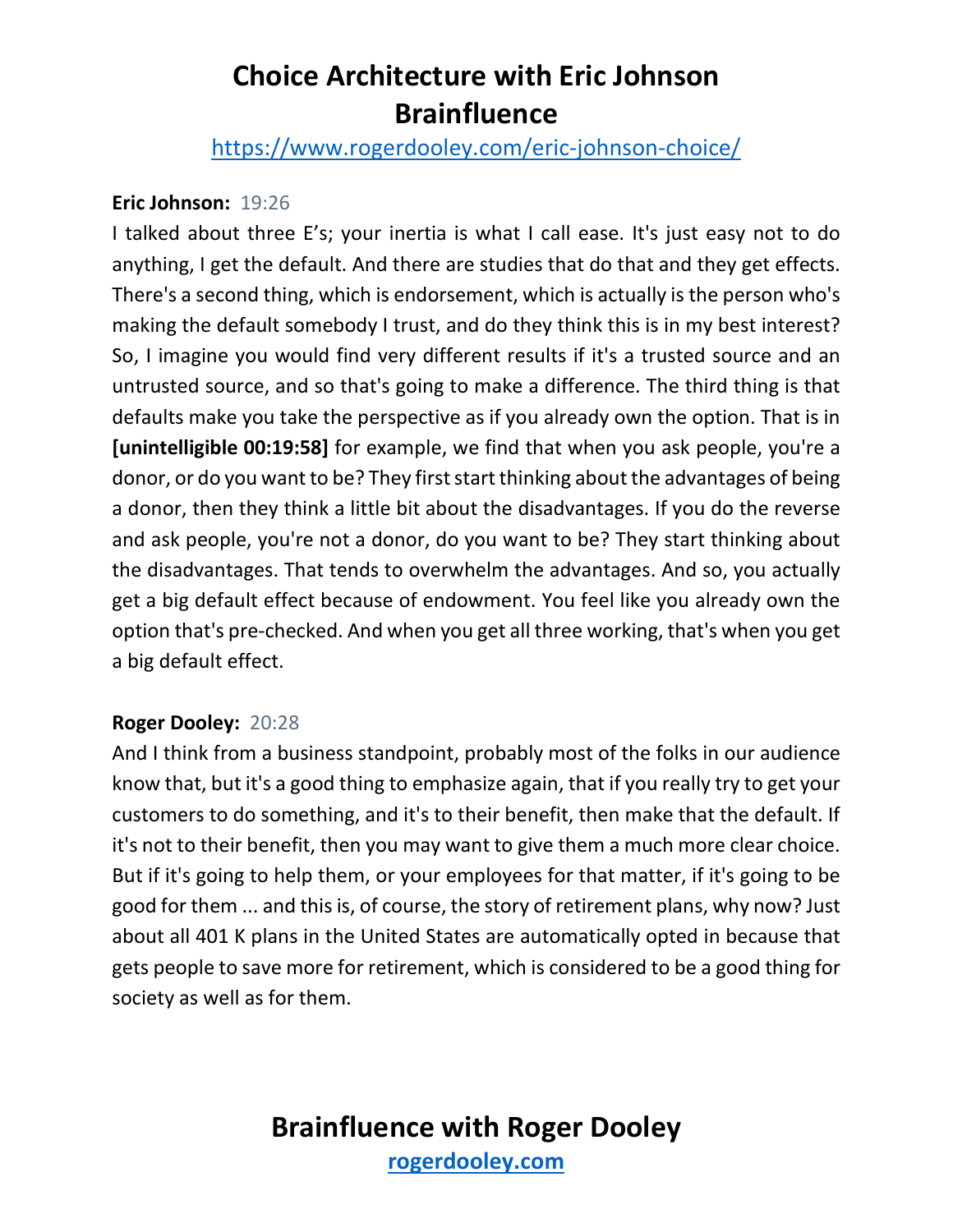<https://www.rogerdooley.com/eric-johnson-choice/>

#### **Eric Johnson:** 21:05

Absolutely. Now, it's actually a good example because **[unintelligible 00:21:08]** case where most people didn't save enough, so we want to encourage that. And in fact, most people would even tell you, "I should save more than I actually am," so they **[unintelligible 00:21:18]** find this an okay thing. It gets more complicated when you get to other stages of your financial life. So, for example, when you retire, or actually when you turn 62, you get a choice whether or not to claim Social Security. Now, it turns out, you get about an 8% percent increase year over year by waiting. And I don't know, maybe with the exception of the current market, it's very hard to think of when you get an 8% return on your money. That would be pretty good. And if you had other money invested, you probably should be living off of that, so that you actually can watch your Social Security check grow in the future. So, that would be the great thing. So, you'd be tempted to actually make claiming at 70, which is the oldest you can in the US the default. But there's a problem, not everybody would be better off. They're going to be people who are going to not live that long, or who can't get another job or don't have more money. So, by defaulting people into the later claiming age, you might be hurting some people and not helping others. So, this actually shows that choice architecture, although you're right, defaults are an easy thing to understand, they're very powerful, might not always be the best thing to do. I talk about smart defaults, where you actually know something about somebody, you might make the default customized to them. So, you can imagine if somebody is not employed, doesn't have any savings, their default should maybe be claim now. For other people, their default should be claim at 70. And so, you could actually customize defaults as you learn more about the customer or about the person,

**Roger Dooley:** 22:51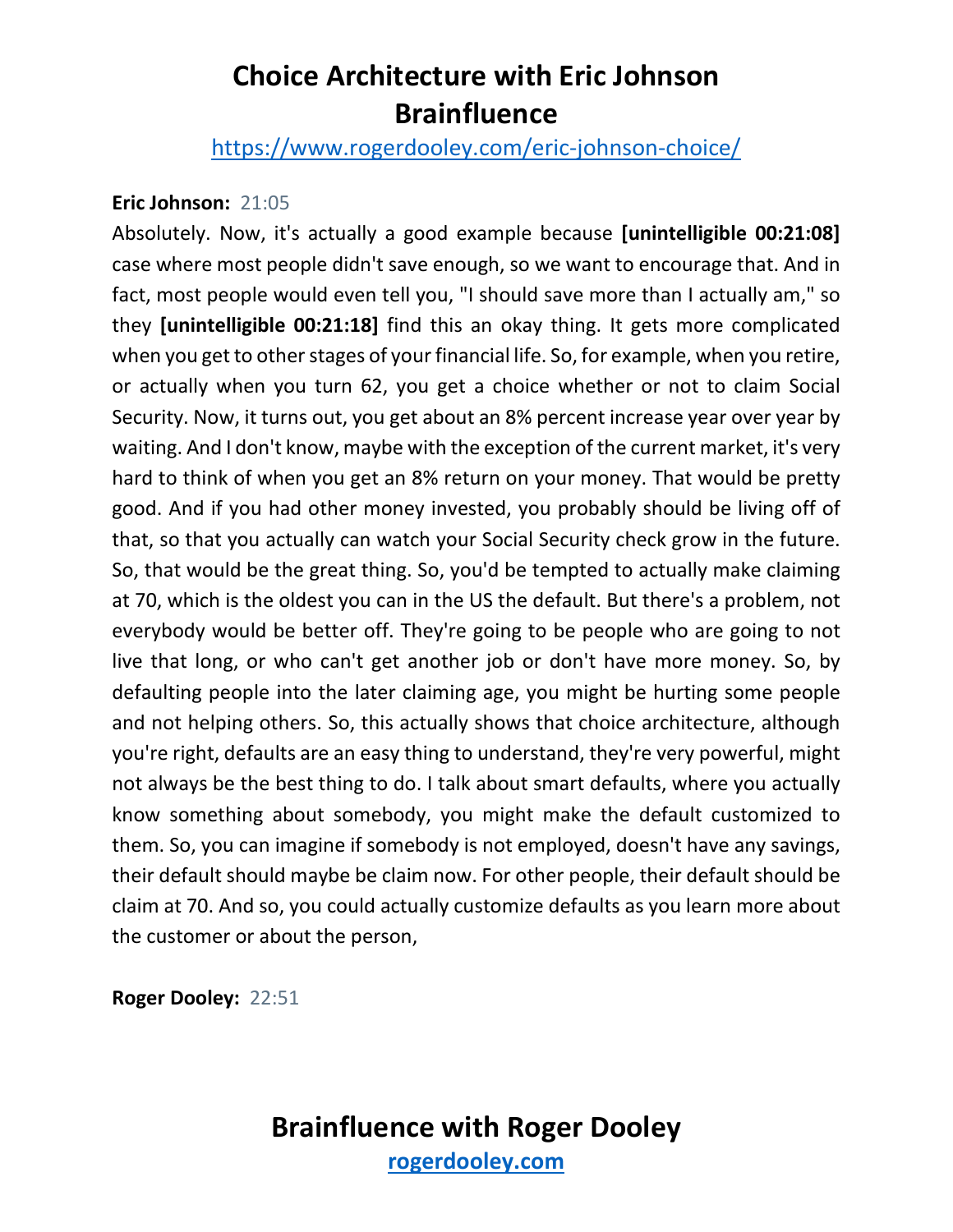### <https://www.rogerdooley.com/eric-johnson-choice/>

Yeah. Actually, there are some FinTech firms, maybe some big banks too that are doing this. I went through a process, I didn't actually enroll under Plan with this firm, but I signed up as if I was going to look at what my portfolio should be. And they asked me a few questions, not a lot, but just to assess my general financial situation. And they presented me with a default portfolio, basically a mix of three index funds of different styles or something. And to me, that made a lot of sense because they had customized it for me in a way, they were presenting me with this is what we recommend. I could presumably change that if I actually signed up and decided to invest. But it gave me that guidance and the default to give me something that would probably be pretty good for my needs. So, that makes a lot of sense. Speaking of retirement plans, Eric, this sounds like a setup for a joke. Two behavioral economists walk into a restaurant, talk to the waiter and the waiter schools them in menu design or tries to school them in menu design. You and your colleague Richard Thaler went into a restaurant and got into a discussion on menu design. What do restauranteurs think works on restaurant menus and what actually does?

#### **Eric Johnson:** 24:01

So, it was really interesting because he was very earnest and said, "Here's the book I studied when I went to the Culinary Institute to learn menu psychology." And so, he emailed me the next day, I ordered it immediately off Amazon, looked through, and said, "There's no science here. This is somebody's opinion. And they all had this view that people actually look at what they call the Power Zone." And I started reading the literature because I thought this would be the best example of an application of choice architecture in the book. It turns out that is essentially an area where nobody has done research. When they do research, they find out the expert's advice wasn't very good. There are techniques, for example, you can actually track somebody's eyes as they read a menu. And that shows that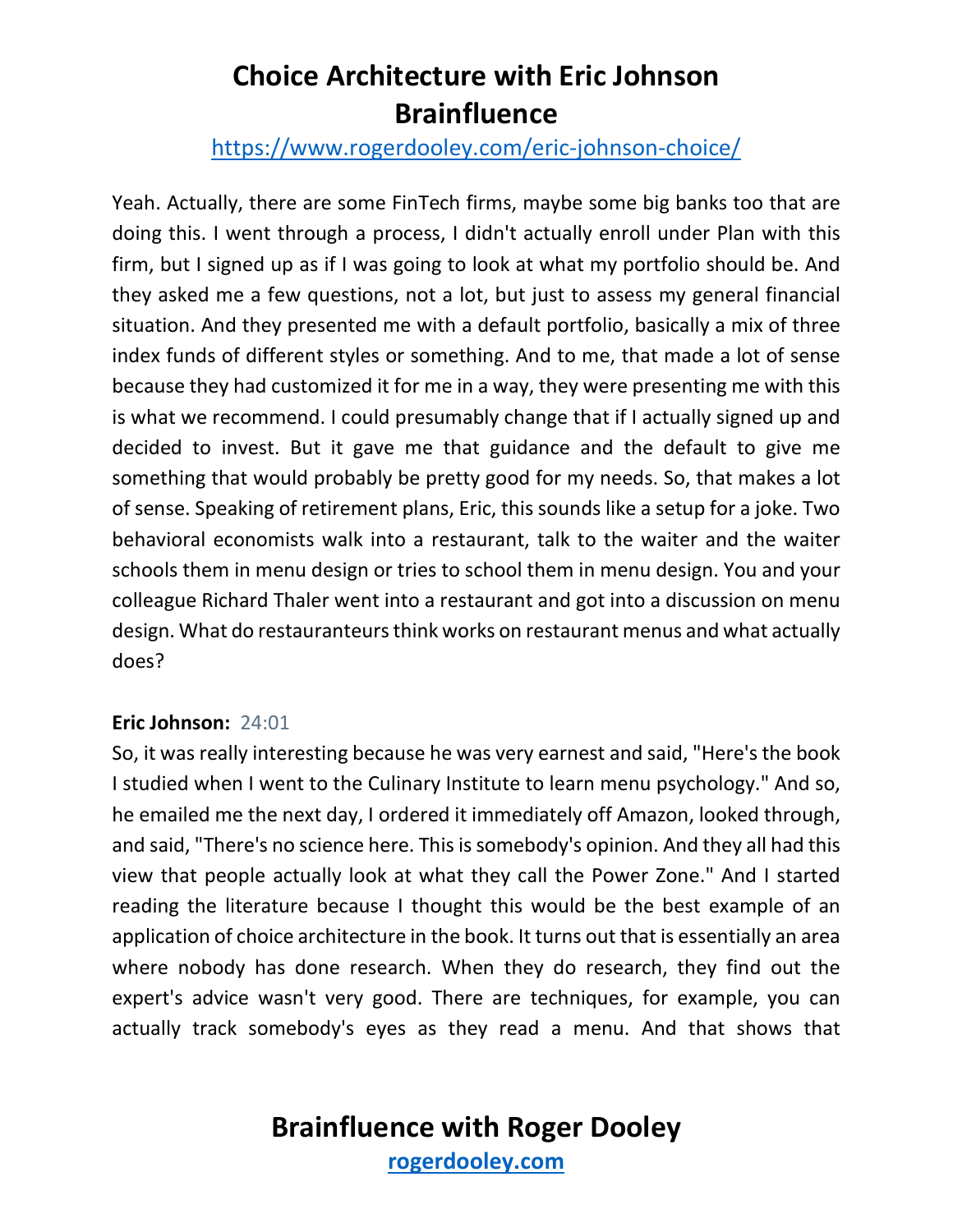### <https://www.rogerdooley.com/eric-johnson-choice/>

essentially what the experts thought wasn't right. Essentially, if you thought about **[unintelligible 00:24:45]** what you mostly do, you start with appetizers, you go to entrees, and you read it much more like a book instead of just going immediately to one thing. And so, our fantasy, which was this would be, the clearest case I can say restaurant a used this technique made a lot more money than restaurant B. It turned out; nobody really knew what they were talking about. Now, I think we're seeing a lot more in terms of experiments, and A/B testing for menus, particularly by the way, when menus are electronic, it's very easy to do that kind of testing and see what works. And that I think is much more what's going on now.

#### **Roger Dooley:** 25:19

That's a fertile ground for some research. With everybody now walking into restaurants scanning a barcode for their menu, you can really have some fun with that by dynamically presenting it. But I think a few of the **[unintelligible 00:25:30]** I've seen are based on behavioral research, the anchoring effect of putting a very expensive item, or the most expensive bottle of wine at the top of the list to anchor that high price, let's make the rest of the menu look cheap. I don't to what extent people have experimented on how that changed the average order value, but based on Arielle's **[sounds like 00:25:50]** work and some other work, I think that probably would help. But it'd be interesting to actually run the study. Now, as you point out, particularly now that you can randomize menus, which in the past would have been next to impossible.

#### **Eric Johnson:** 26:02

But let's think about that for a second. Because I think one thing that I start thinking about is what you see from paper menus can be very different for an oral menu.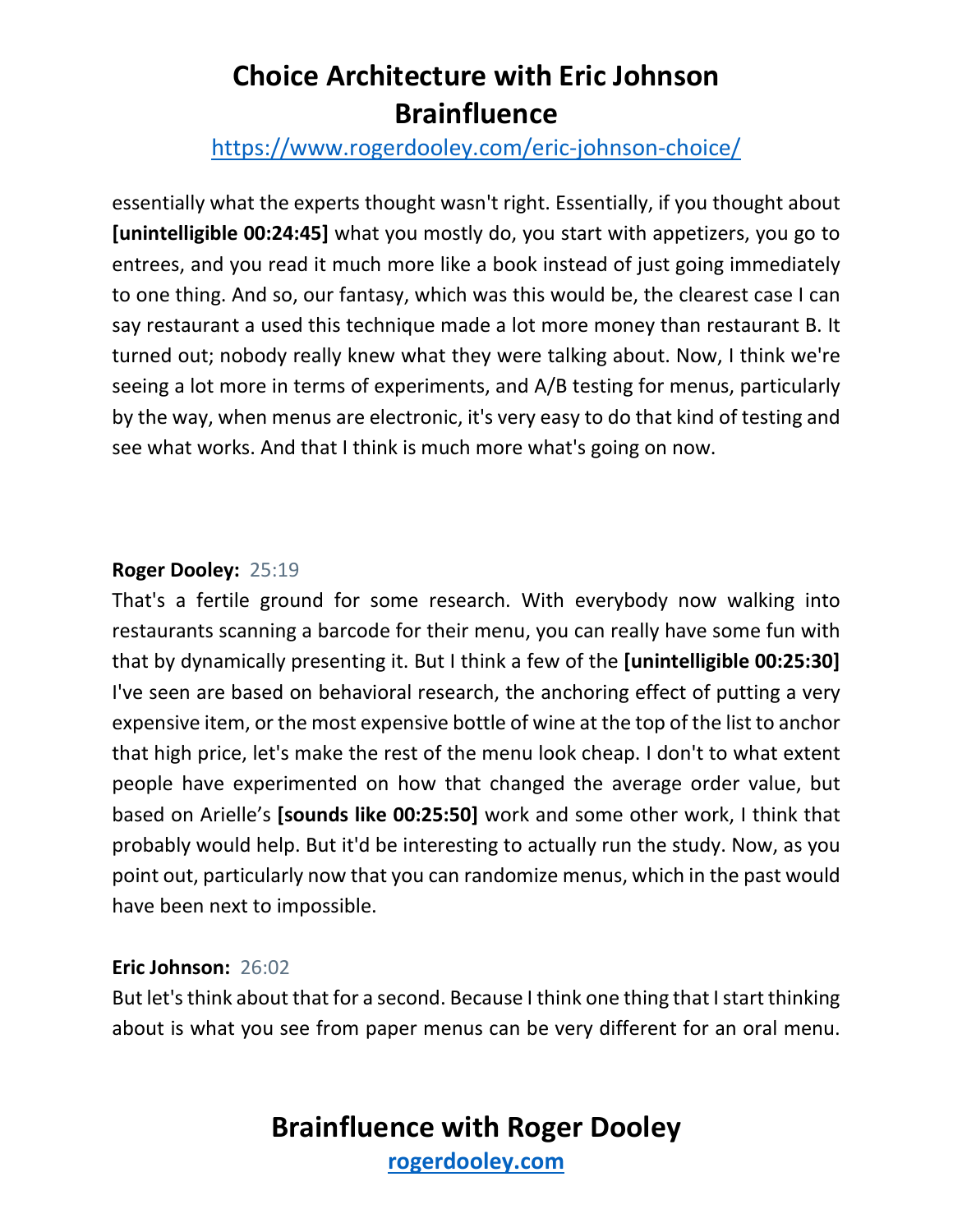### <https://www.rogerdooley.com/eric-johnson-choice/>

So, in talking about the effective order, it turns out being first is usually the best. But imagine instead of having the entrees written in front of you, the waiter a speaking them like they do in some fancy restaurants. Now, the first one you might remember, but you're just as likely to remember the last one, right? Because the ones in-between are wiping out that first one. Again, the importance of memory. So, it turns out I think advice like saying always do x is going to sometimes lead you astray. You need to understand the processes that are going on, to help you really do a good job, and doing that kind of choice architecture.

#### **Roger Dooley:** 26:48

Personally, those spoken menus annoy the heck out of me. I'm fine with one special or two specials, that I can process. But whenever it gets too long, it's like, "Wasn't their seafood dish in the middle there? What was that again? What kind of sauce was that?" And it's just very effortful. Give me a pen and paper, right? Definitely, I have to take notes on this. One company that has been wildly successful is Amazon, and they present infinite choice. Basically, you can buy anything there. If you search for any particular product, they carry almost any variation of that product, often multiples of the same thing. It's just endless. But they're very successful. How do they adjust their choice architecture to prevent this sort of Paradox of Choice effect where people just say, "This is way too confusing; I'm going someplace else."

#### **Eric Johnson:** 27:37

So, two points. First one, which is minor, which is how many options you present, somebody isn't as simple as keep it to two or three. That's a place where you need to understand the difference between the cost of making up your mind, which increases with the number of options, but also the fact there's a little bit of your discovering other options. And if I don't know what you want, I can't say we have vanilla cake, and then stop. If I don't know what you want, I have to give you more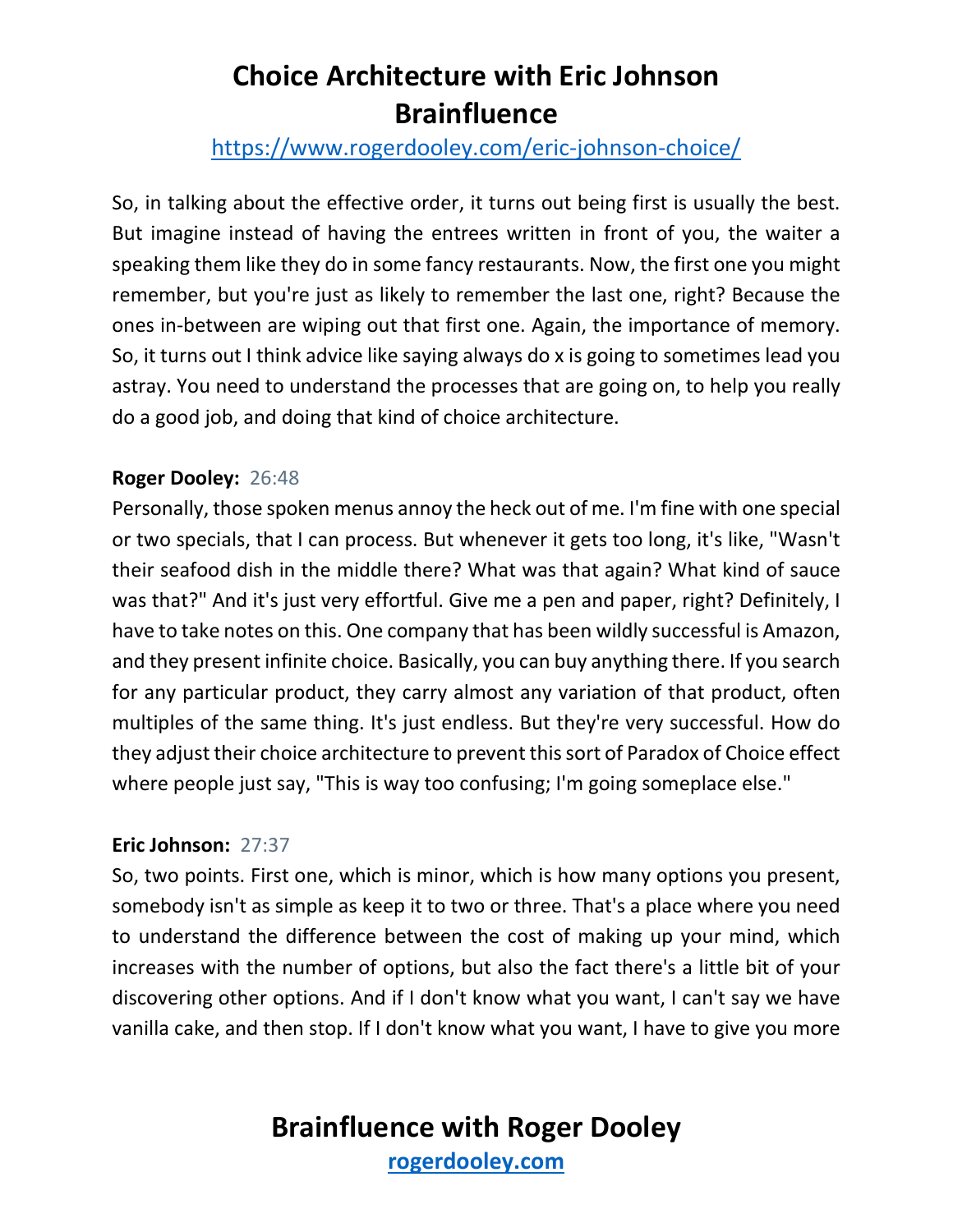### <https://www.rogerdooley.com/eric-johnson-choice/>

options, so there's that tension that goes on. But Amazon has been very good at trying to draw attention. So, you'll often see Amazon's choice and rank number one. And what that does is that makes you consider that option first. And as we've said, that will give you in most cases, an advantage. So, Amazon suddenly focuses attention on one option ... the other. Notice those Amazon's choice is not exactly in a gray color, it's usually bright orange, and it's one of the first things you see on the website, so I think that's one of the things you can do. They also give you tools like being able to sort, so you can sort by rating, or sort by price, or decide to eliminate things that aren't Amazon Prime. So, they really have built what I call a choice engine, a tool for actually helping you make choices. It's not to say I don't still feel overwhelmed when I see the 60th version of the same thing as you point out, but at least they're doing something.

#### **Roger Dooley:** 28:54

One area of choice that I think probably most of our audience members have experienced is a manipulative choice experience, or what some people call dark pattern choices where the choice the companies ... usually this is done by businesses who have some kind of a vested interest in your choice. So, it's really easy to subscribe, but very, very difficult to unsubscribe. I guess we can agree that it's evil, but how do you prevent this? Do you see any movement to try and build any sort of ethical guidelines that businesses would actually pay attention to? Now, not all businesses do this, but I think of businesses like cable companies and satellite companies, where they've got a kind of a monopoly, and boy, it's brutal.

#### **Eric Johnson:** 29:44

And it's really important because it's not obvious, at least to me that you can easily write a regulation that says all things should be in a certain font. A good example of this, you always have to have an opt-out on a mailing list. And I've seen emails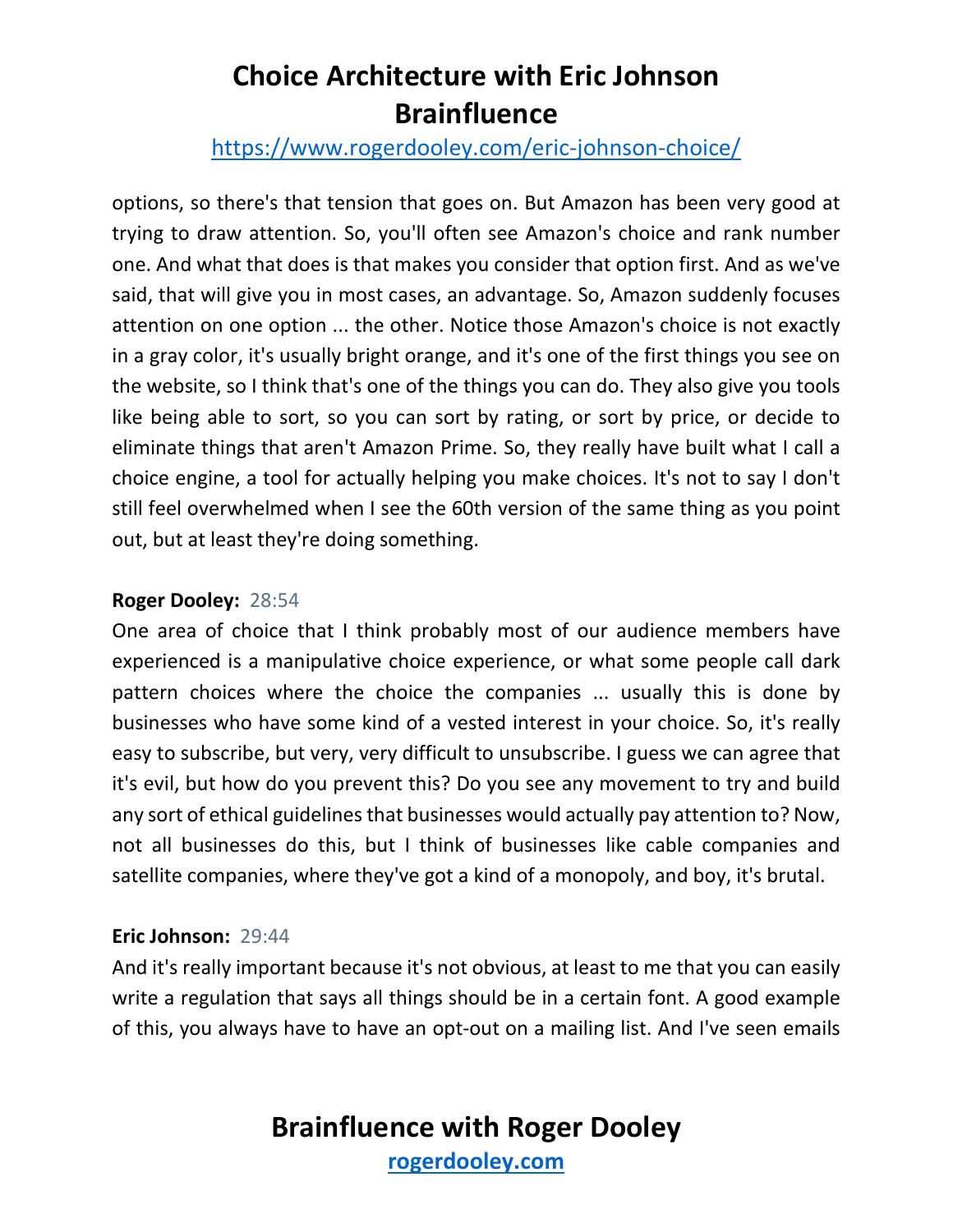### <https://www.rogerdooley.com/eric-johnson-choice/>

where I've seen an opt-out but it's in very dark gray on a black background. It's there, but someone who's very clever has figured out how to essentially make that disappear. One of the places I think this is really very powerful is in privacy policies and cookies. And you will see every time you go to a website these days something that says, essentially, if you continue to use the site, you will have agreed to our cookie policy. And there's usually a big red X on the right-hand corner so you can make that go away. That's a good example of **[unintelligible 00:30:27]** we know something, if I simply change that to make it, yes, no, I have equal color so they're both red, you get about a 29% increase in people saying no. So, that's a place where choice architecture makes a difference. I'm not saying cookies are good or bad, I'm just saying your choices are very susceptible to the way the designer presents them.

#### **Roger Dooley:** 30:47

Well, you had an amusing example of a study of it. This was not an actual business doing this, but where people accepted terms and conditions that included things like, "Oh, we're going give your data to the NSA, and you have to give us your firstborn child."

**Eric Johnson:** 31:02 Yeah, I love that study.

#### **Roger Dooley:** 31:04

Yeah. And 98% of the people clicked okay. It tells you something about how most of us read. What are you going to do? Are you really going to page through 30 pages of fine print that's almost incomprehensible language when all you want to do is use the website to get the software or what whatever they apply to, you've got to click yes.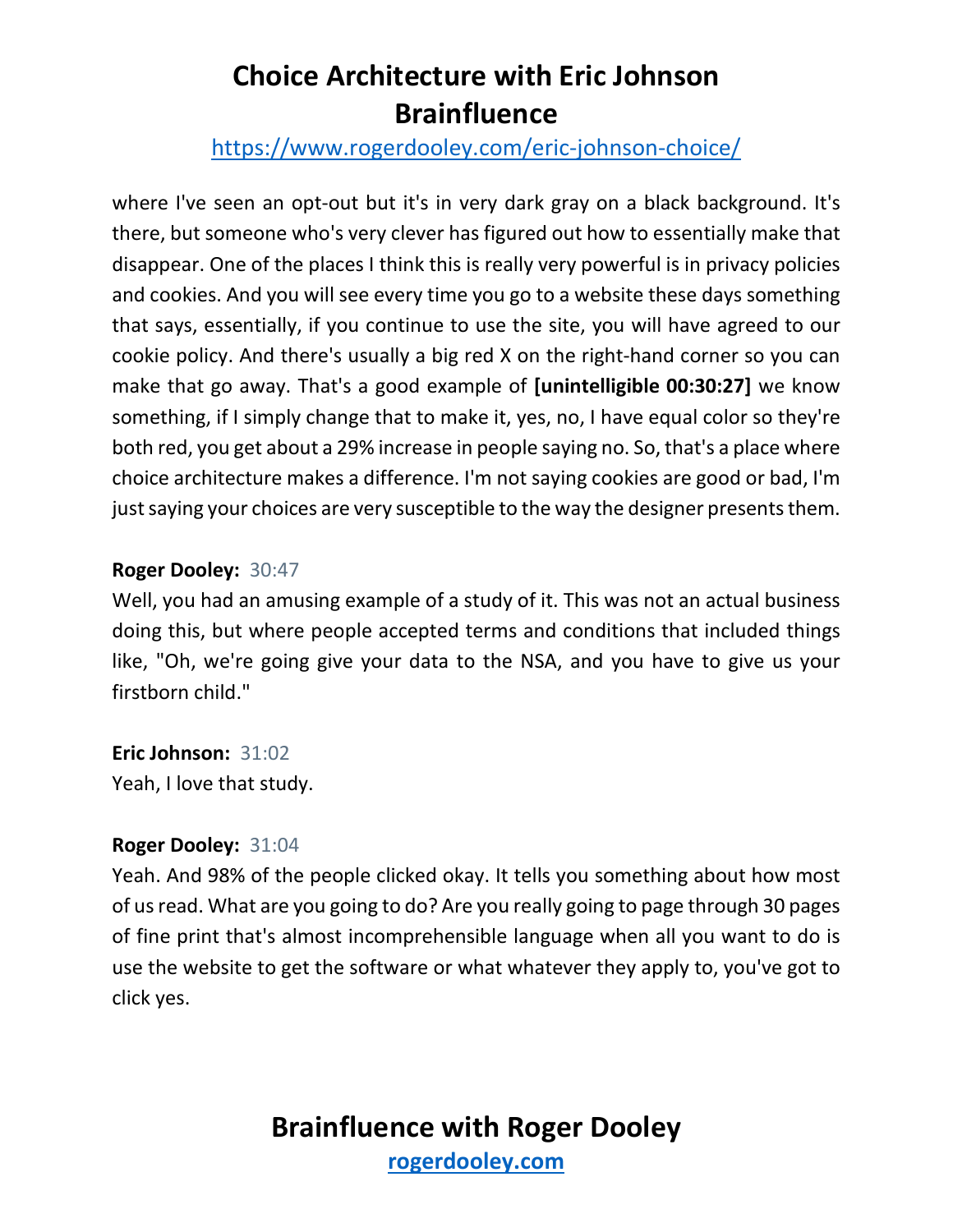<https://www.rogerdooley.com/eric-johnson-choice/>

#### **Eric Johnson:** 31:26

And think about it in terms of this notion of fossil **[sounds like 00:32:28]** path and ease. I want to download the software, I want to book the flight, I want to make the dinner reservation, and then you asked me about cookies, which is something that's hard to understand. And the consequences aren't going to be right now, I'm going to get the reservation right now, but whatever happens, if I say yes to cookies, it's going to happen in what seems like long term. So, again, you overweigh immediate short-term costs in making those decisions, and you take the **[unintelligible 00:31:53]** path of let's make that go away and let's get on with my business at hand.

#### **Roger Dooley:** 31:59

Right. Well, I guess if all of us keep drawing attention to these areas, maybe some practices will change, whether it's because of legal constraints, or simply people calling out these bad practices. I encourage our audience members always when they encounter things that are unnecessarily difficult, or effortful, or even constitute a dark pattern of some kind to call out the brands on social media. I think that's one thing that can influence behavior. When it gets called out often enough, then maybe the practices will stop. I've seen certainly in the same industries ... I think the wireless phone industry is one where they've had all these terms and conditions made it difficult to sign up, hidden charges, rates would go up after a time, and so on. And then competitors would come in and say, "You know, we've got a simple plan, sign up when you want cancel when you want. There's a very simple choice button here. It costs x bucks a month. And that's it, that's all." And as those companies start to gain market share, the other companies in many cases end up adjusting their practices because those practices aren't competitive anymore.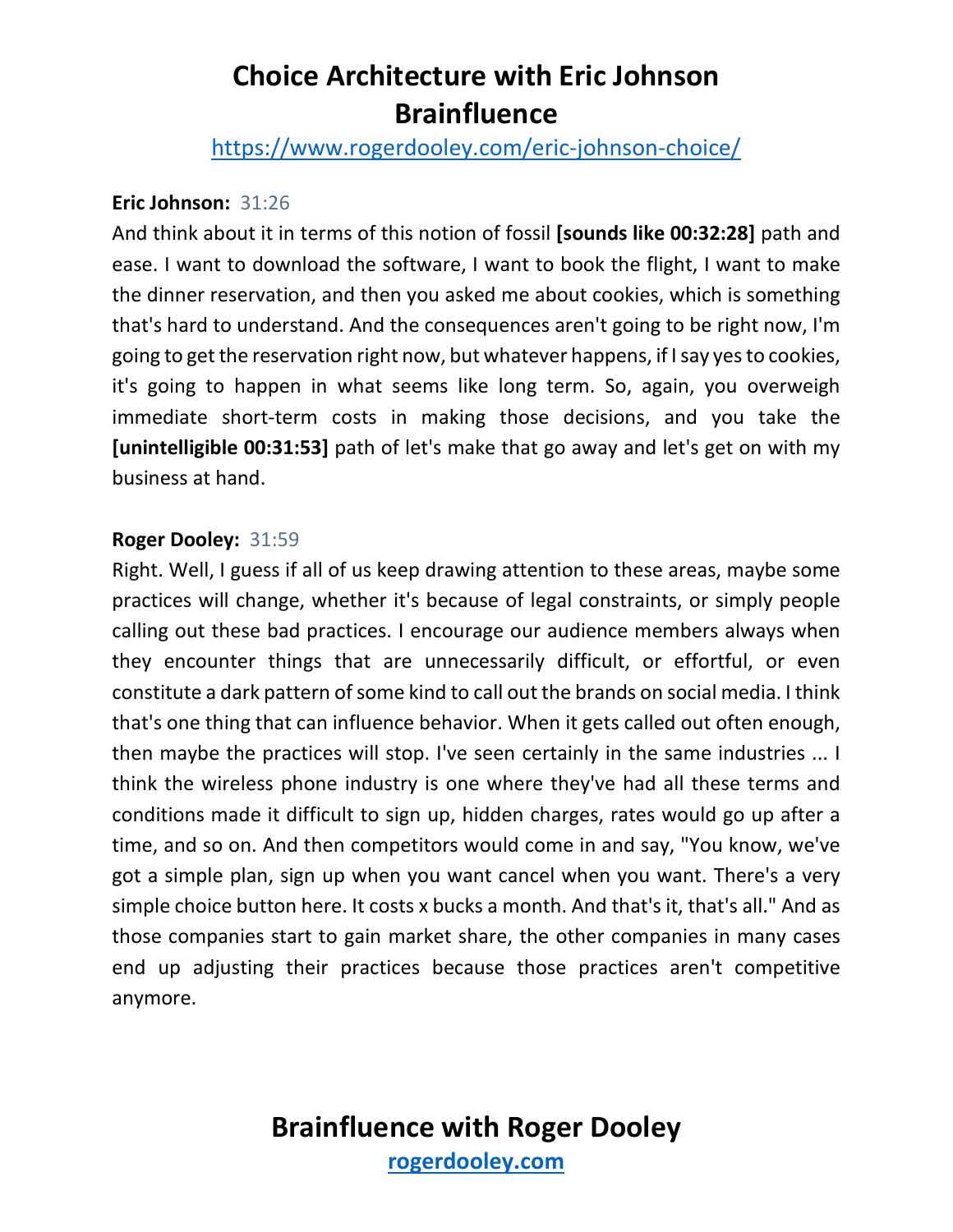<https://www.rogerdooley.com/eric-johnson-choice/>

#### **Eric Johnson:** 33:07

Right. The Magenta company to which we refer made that simple plan a very important selling point for them. But let me be a little bit of a pessimist even though I'm an optimist most of the time, that if you look at things like defaults, or lots of other things, but defaults we know the most about, people don't realize that they have an effect. You give people a choice of the default, and you know because you've compared them to other people, they're choosing default more often. You say, "Does that default affect you?" And they end up saying, "No. Other people, it's going to affect but not me." And so, if you don't realize it's having an influence, it's very hard to call it out. And that is a real challenge.

#### **Roger Dooley:** 33:45

Right. Well, I hate to end on a pessimistic note, but I think overall, we have quite a bit of optimism here. Eric, how can people find you and your ideas?

#### **Eric Johnson:** 33:55

So, the best place right now is, of course, in the book, which goes on sale, October 12. And there's a website called elementsofchoice.com. Email me at eric.johnson@columbia.edu.

#### **Roger Dooley:** 34:11

Great. Well, we will link to those places on the show notes page at rogerdooley.com/podcast, and any other resources will be mentioned today. Eric, thanks so much for being on the show. I really enjoyed the book.

**Eric Johnson:** 34:22